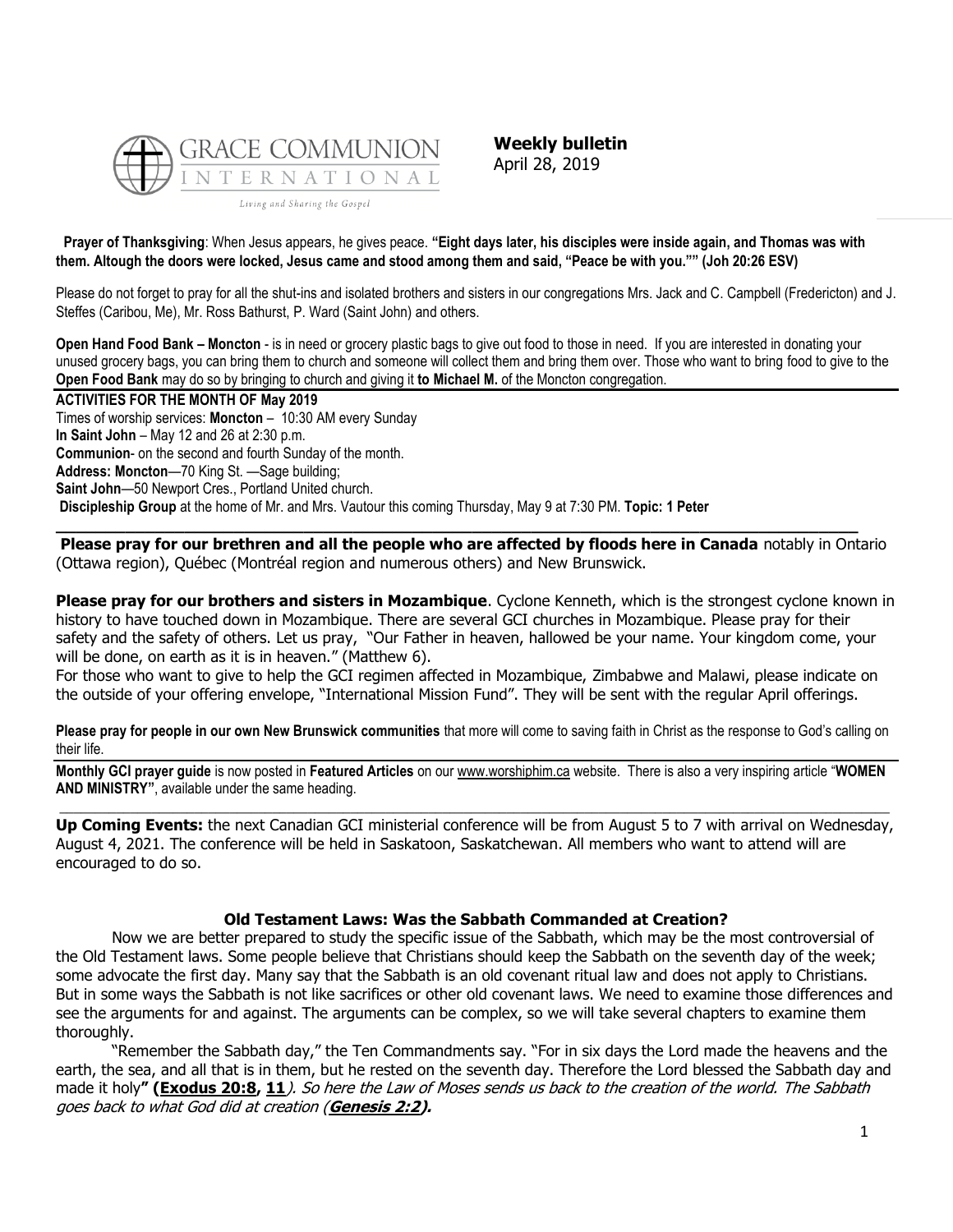# **The Sabbath in Genesis**

So the question is: Was the Sabbath commanded at creation? If so, it would seem to apply to all the descendants of Adam and Eve, to all humanity. If God wanted the first humans to keep the Sabbath, then it is more likely that he wants us to keep the Sabbath today. What do the Scriptures say? Genesis tells us:

- God created the world in six days.
- By the seventh day, creation was complete.
- God rested [the Hebrew verb used for "rest" is similar to the Hebrew noun for Sabbath] on the seventh day.
- He blessed the seventh day and made it holy ([Genesis 2:2-3](https://biblia.com/bible/niv/Gen%202.2-3)).

However, there are several things that Genesis does not tell us, although some people have assumed or claimed these things.

- It does not say that humans rested or were told to rest.
- It does not say that humans were told to follow God's example.
- It does not say that God taught Adam and Eve on the Sabbath.
- It does not say God created the Sabbath, or that humans kept it.

On the seventh day of creation, God "rested." But he was not tired; what it means is that he stopped creating. The creation was complete. He stopped creating when he came to the seventh day. But he didn't stop every week — he stopped only once, and he did not create at all on the seventh day.

But he didn't create on the eighth day, either, or the ninth, or the tenth, etc. Perhaps this is why Genesis does not say that evening and morning were the seventh day  $-$  God's noncreation continued from that day on. To God, all those days were like the seventh. He was resting on those days, too, until sin entered. (Jesus said that God is now working -**[John 5:17](https://biblia.com/bible/niv/John%205.17)**. He is redeeming the world, re-creating his people. This work became necessary when Adam and Eve sinned.) In all of created history, God stopped creating once. He does not stop every week; he does not live by a six-one cycle of work and rest. The six-one cycle does not describe God's moral nature or righteousness. God does not keep the Sabbath.

## **Were humans included?**

What about humans? Genesis tells us that humans were created on the sixth day of creation, and they were "very good" — without sin. They were in a state of peace with God, trustful and obedient. They did not need to work in the way they later did, and they did not need to set aside a day for rest. They did not need to rest on the seventh day of creation week (the second day of their lives). Nor did they need to set aside a day for communion with God, for they had it continually. In other words, they did not need a weekly Sabbath — and the Sabbath, as a command, was not given until after sin entered.

Creation week was unique. We do not expect God's activity on the first day to be repeated on every first day. What God did on the fourth day does not affect subsequent Wednesdays. And what he did on the seventh day of creation  $-$  cease from creation  $-$  is not repeated every week thereafter. He ceased only once.

Humans are not able to imitate God's activity. Humans cannot create for six days. Therefore, they cannot cease from creation on the seventh. They cannot imitate everything God did. If humans were to imitate a specific aspect of creation week, rest, they would have to be told about it. Scripture records various commands given to Adam and Eve, but there is no hint of a Sabbath command either before or after they sinned.

Even if every seventh day were holy, we are not told *how* it was to be kept. Holiness does not automatically mean rest (in Israel, every 50th year was holy — the entire year). Holiness just means that the day is set apart for God's use. God later used it as a pattern for the Israelites, but we are not told how he used it before then. God's end-ofcreation rest provided a pattern for a Sabbath command centuries later (just as it provided a pattern for the sabbatical year), but the pattern does not prove that the Sabbath command itself existed at creation.

If God commands the Sabbath for Christians, then of course we should keep it, even if it costs us our jobs and divides our families. But before we do that, we need a clear command from God — and the creation account does not have it.

Nevertheless, some people call the Sabbath a creation ordinance, or a creation command. Perhaps it would be helpful to compare it here with reproduction, which is commanded in **[Genesis 1:28](https://biblia.com/bible/niv/Gen%201.28)**. Despite this creation command, physical reproduction is not a requirement for all Christians. Single people do not lose out on salvation. So there are exceptions allowed even in a clear command; we must be even more flexible when it comes to the Sabbath, which does not have a clear command. The Sabbath is commanded only after sin enters the world.

## **Did Abraham keep the Sabbath?**

The word "Sabbath" does not occur in the book of Genesis. It does not say anything about the Sabbath for Adam, Noah, or any patriarch. The Sabbath was a sign of the covenant between God and Israel (Exodus 31), but Abraham was given a different sign. If the Sabbath marked the people of Israel as distinctively God's, couldn't it just as easily mark Abraham as distinctively belonging to God? But Genesis says nothing about the Sabbath.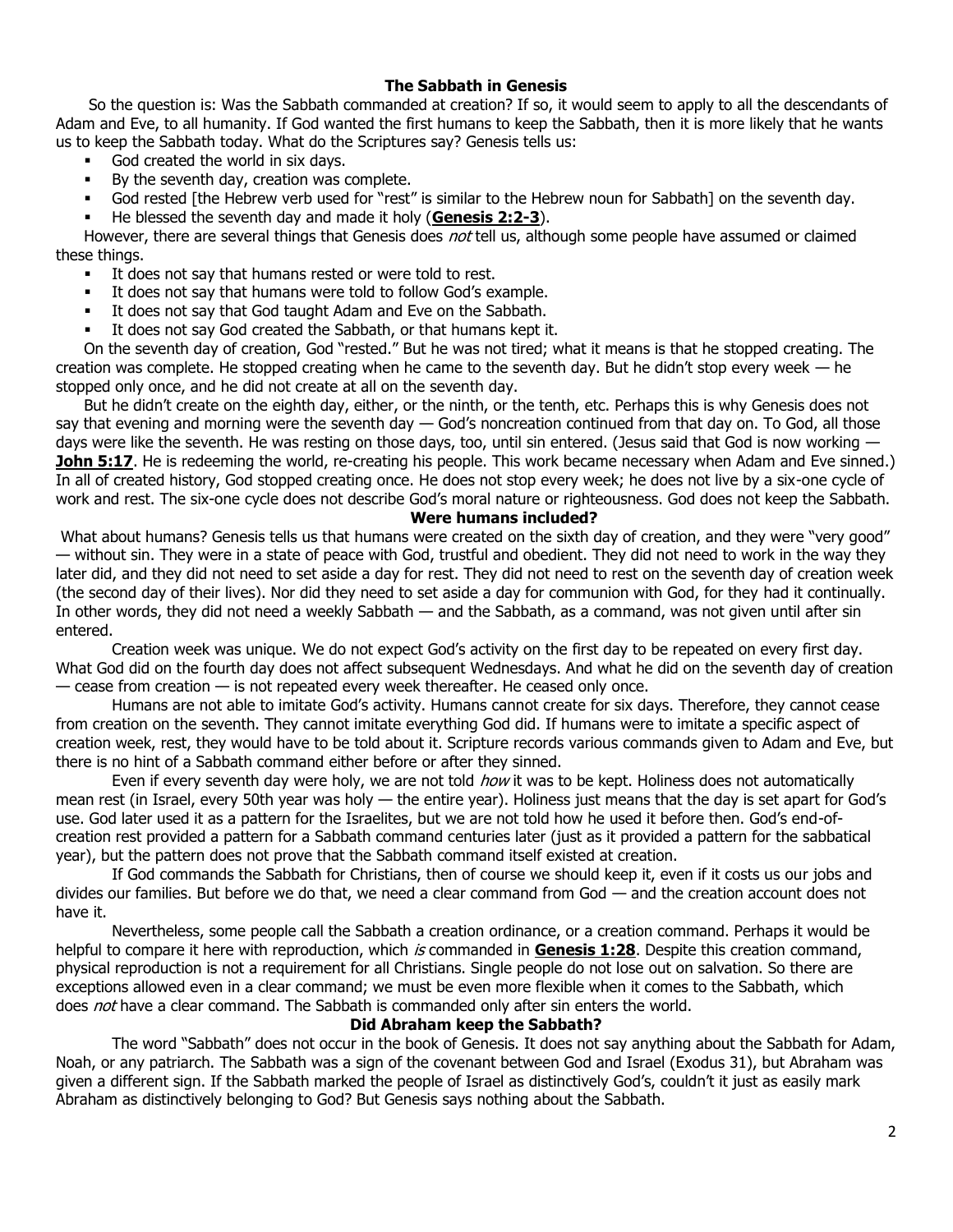When Jacob was fleeing for his life, willing to make promises to God if God would protect him, Jacob promised to worship and to tithe **[\(Genesis 28:22](https://biblia.com/bible/niv/Gen%2028.22)**), but he said nothing about the Sabbath. It seems that he did not view it as a major component of worship. It is a mark of historical accuracy that Genesis does not say anything about the Sabbath for the patriarchs, for the Sabbath was not yet a command.

What can we learn from silence? It shows that the author was not worried about whether Abraham kept the Sabbath. Indeed, Jewish interpreters believed that Abraham did not keep the Sabbath. Abraham kept God's requirements, commands, decrees and laws **[\(Genesis 26:5](https://biblia.com/bible/niv/Gen%2026.5)**), but we cannot assume (from what Israel was told to do later) that Abraham sacrificed all his firstborn male animals, or that he kept the Passover and other annual festivals, or that he did anything different on the seventh day of each week. The verse tells us that Abraham was obedient, but it simply doesn't tell us which statutes and decrees were in effect in his day.

# **No Sabbath before Moses**

The Jewish Talmud says: "The children of Noah…were given seven Laws only, the observance of the Sabbath not being among them."

The seven laws of Noah's time are listed in *Midrash Genesis Rabbah* 16:6 (Soncino edition, p. 131), Sanhedrin 56 a, b; and Midrash Song of Songs Rabbah 1:2(5) (Soncino edition, pp. 26-27). Gentiles could be considered righteous if they observed these laws, which did not include the Sabbath. Nor did they include restrictions about pork. Rabbi Judah could say that there was a time for the "sons of Jacob when unclean beasts were still permitted to them." Clearly, these Jewish rabbis did not believe that Abraham had to observe these laws that were later given through Moses and that would have included the Sabbath.

The rabbis did not think that the Sabbath had been given to Gentiles: "Why does it say, 'The Lord hath given you" **[\(Exodus 16:29\)](https://biblia.com/bible/niv/Exod%2016.29)?** To you hath he given it [the Sabbath], but not to the heathen. It is in virtue of this that the Sages stated [Sanhedrin 56b] that if some of the heathen observed the Sabbath, then not only do they not receive any reward [but they are even considered to be transgressing]."

"A non-Jew who observes the Sabbath whilst he is uncircumcised incurs liability for the punishment of death. Why? Because non-Jews were not commanded concerning it…. The Sabbath is a reunion between Israel and God, as it is said, 'It is a sign between Me and the children of Israel' **[\(Exodus 31:17](https://biblia.com/bible/niv/Exod%2031.17)**); therefore any non-Jew who, being uncircumcised, thrusts himself between them incurs the penalty of death…. The Gentiles have not been commanded to observe the Sabbath."

Further evidence of the antiquity of this Jewish understanding comes from the second-century b.c. book of Jubilees: "The Creator of all blessed it, but he did not sanctify any people or nations to keep the sabbath thereon with the sole exception of Israel. He granted to them alone that they might eat and drink and keep the sabbath thereon upon the earth."

These historical sources show the traditional understanding of the Jews: The Sabbath was *not*commanded at creation, and was not commanded for Gentiles. It applied to Israelites only. This is important for our understanding of Genesis, and it also helps explain the way the New Testament church approached the question. Sources:

Midrash Deuteronomy Rabbah 1:21 (Soncino edition, p. 23), as quoted in C. Mervyn Maxwell and P. Gerard Damsteegt, eds., Source Book for the History of Sabbath and Sunday (Berrien Springs, Mich.: Seventh-day Adventist Theological Seminary, 1992), p. 75.

Maxwell and Damsteegt, p. 74.

Hullin 7:6, as quoted in Maxwell and Damsteegt, p. 74.

Midrash Exodus Rabbah 25:11 (Soncino edition, p. 314); ibid., p. 74.

Midrash Deuteronomy Rabbah 1:21 (Soncino edition, pp. 23-24); ibid, p. 75.

Jubilees 2:31, James Charlesworth, editor, The Old Testament Pseudepigrapha (New York: Doubleday, 1985), vol. 2, p. 58.

## **Review 9**

- Adam and Eve did not need to rest on the seventh day.
- Genesis does not command anyone to keep the Sabbath.
- Jews understood that Abraham did not keep the Sabbath.
- God called the seventh day holy, but he did not command it as a day of rest until the days of Moses.
- Question: Must all Christians obey the command God gave Adam and Eve to have children?
- Even a law God gave in Genesis (circumcision) does not apply to Christians.
- If the Sabbath is commanded today, we must find proof for it in other books of the Bible.

Author: Michael Morrison